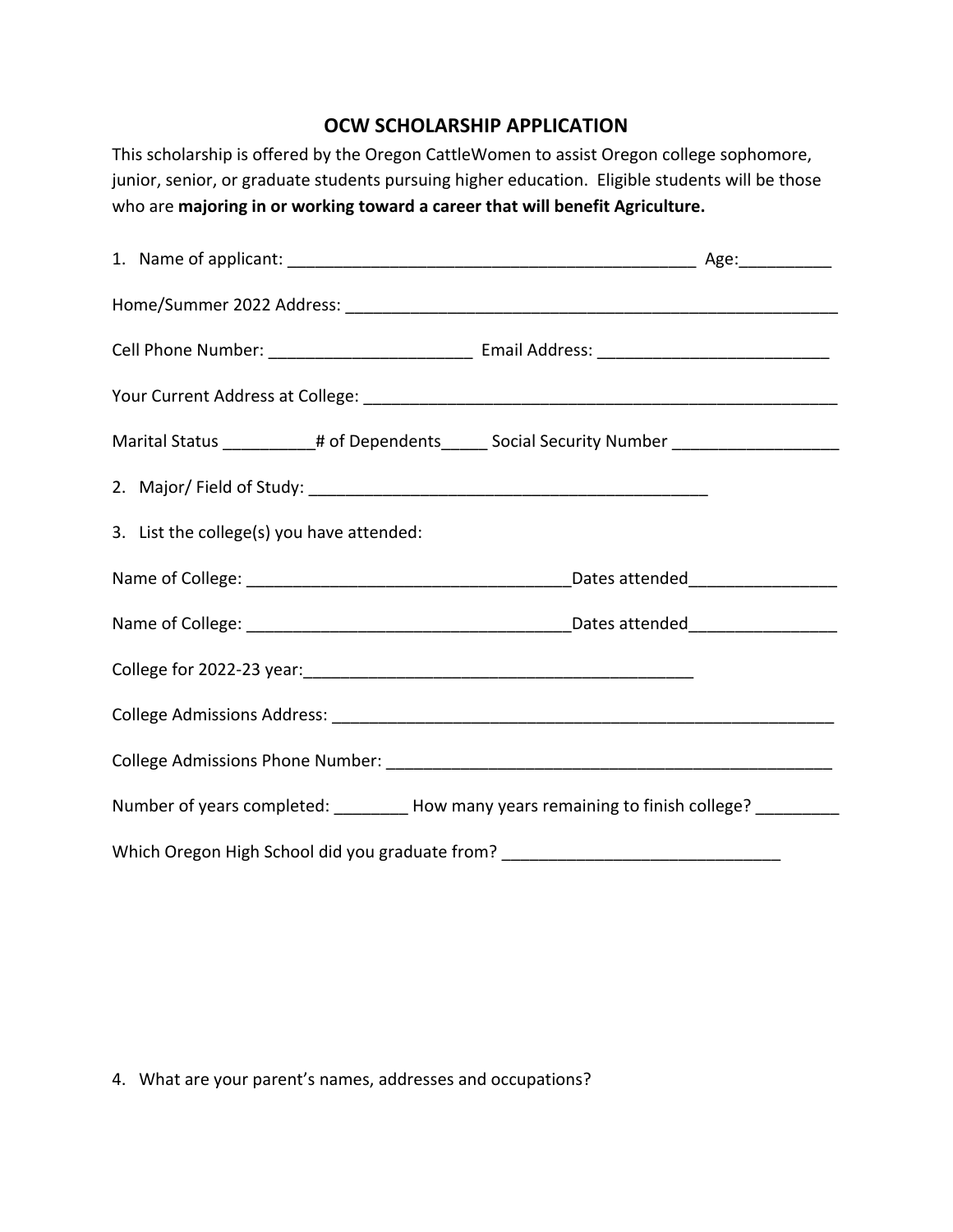| Father's Name                                                                                     | Mother's Name |  |  |  |  |
|---------------------------------------------------------------------------------------------------|---------------|--|--|--|--|
| Address                                                                                           | Address       |  |  |  |  |
| Occupation                                                                                        | Occupation    |  |  |  |  |
| 5. List your recent Leadership Activities, with preference given to Agricultural focus.           |               |  |  |  |  |
|                                                                                                   |               |  |  |  |  |
|                                                                                                   |               |  |  |  |  |
| 6. In what <b>Extracurricular Activities</b> , both college and community, have you participated? |               |  |  |  |  |
|                                                                                                   |               |  |  |  |  |

7. Financial Need:

In a brief paragraph, please explain your current educational funding including: Pell grant, loans, parent contribution, scholarships and employment income.

\_\_\_\_\_\_\_\_\_\_\_\_\_\_\_\_\_\_\_\_\_\_\_\_\_\_\_\_\_\_\_\_\_\_\_\_\_\_\_\_\_\_\_\_\_\_\_\_\_\_\_\_\_\_\_\_\_\_\_\_\_\_\_\_\_\_\_\_\_\_\_\_\_\_\_ \_\_\_\_\_\_\_\_\_\_\_\_\_\_\_\_\_\_\_\_\_\_\_\_\_\_\_\_\_\_\_\_\_\_\_\_\_\_\_\_\_\_\_\_\_\_\_\_\_\_\_\_\_\_\_\_\_\_\_\_\_\_\_\_\_\_\_\_\_\_\_\_\_\_\_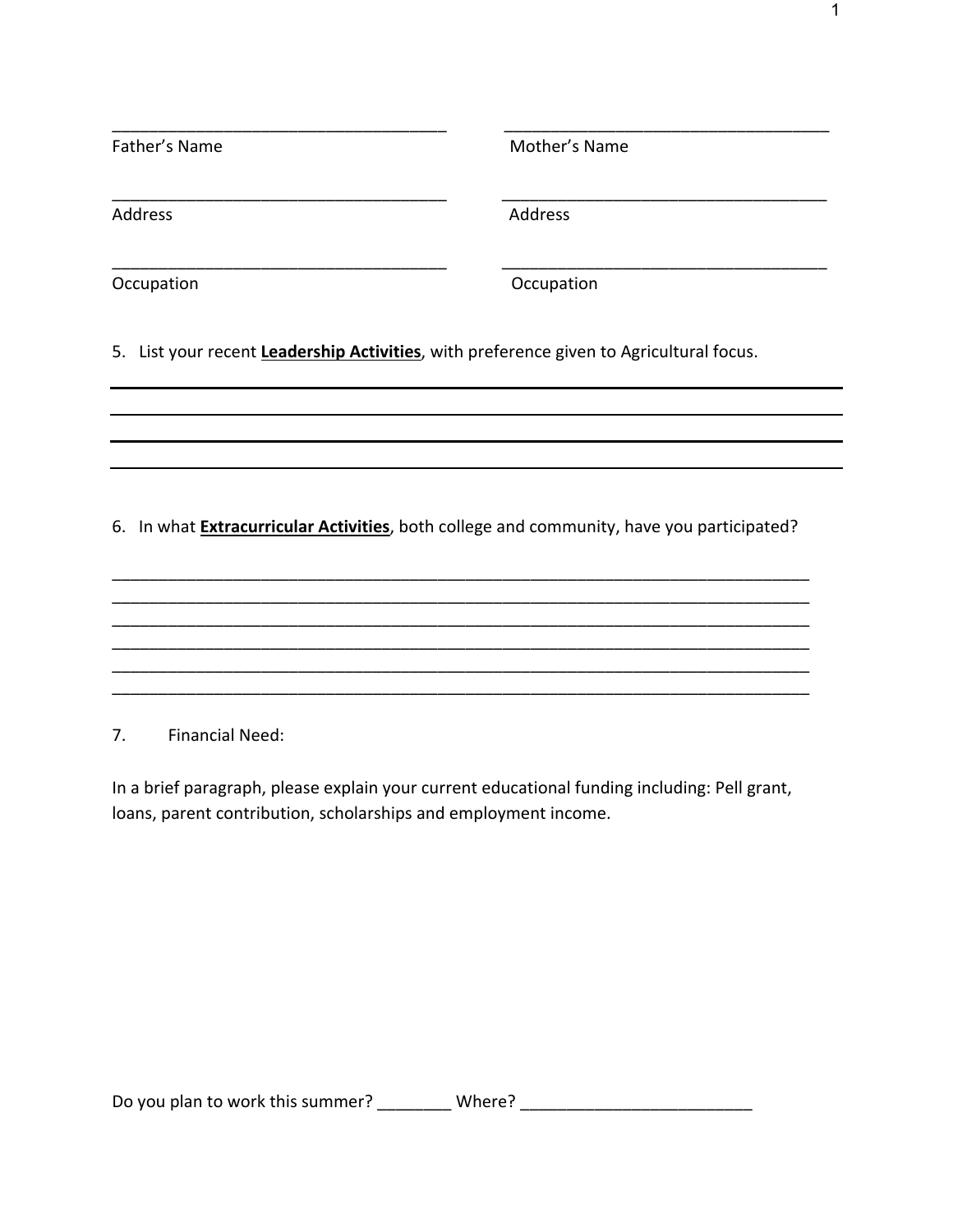| Do you plan to work at college? ______________ Where? __________________________ |                                  |             |  |
|----------------------------------------------------------------------------------|----------------------------------|-------------|--|
| Indicate previous employment, date, and length of employment:                    |                                  |             |  |
|                                                                                  |                                  |             |  |
| Have you received other scholarships?<br>Scholarship:                            | <b>Example 19 Yes</b><br>Amount: | No<br>Year: |  |
|                                                                                  |                                  |             |  |
|                                                                                  |                                  |             |  |
| List any financial aid or grants which you have been awarded:                    |                                  |             |  |
| Aid or Grant:                                                                    | Amount:                          | Year:       |  |
|                                                                                  |                                  |             |  |
|                                                                                  |                                  |             |  |

8. List three persons (with knowledge of your field of study), other than parents, relatives or counselors as references. Include **one Oregon CattleWomen** member if possible. **Two letters** of recommendation (from references listed below) must accompany your application.